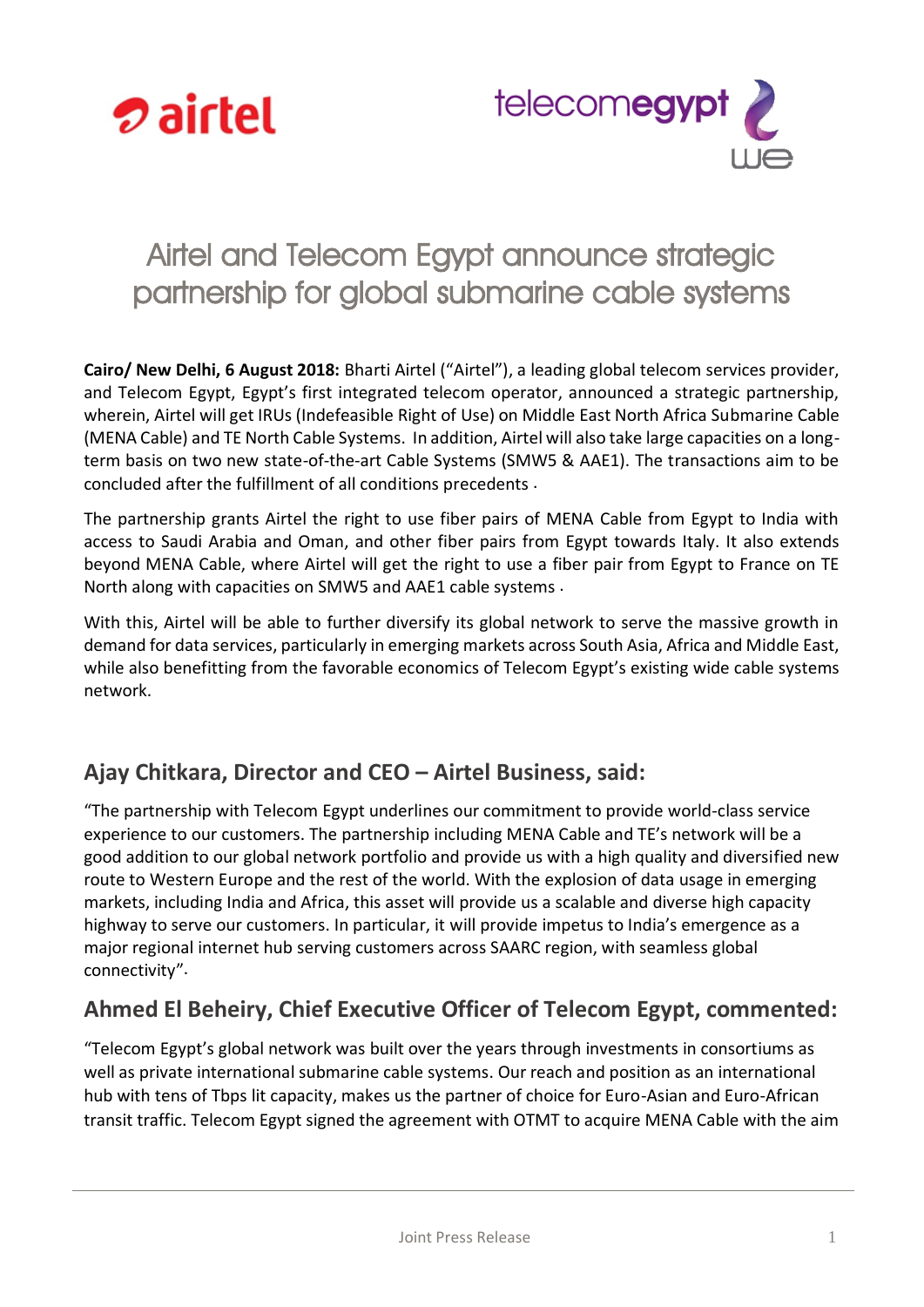



of capitalizing on the growing traffic from India and Saudi Arabia to Europe and to obtain a new gateway to Europe through Italy. We are pleased to be able to sign the MoU with Airtel as well as to be able to bundle MENA's assets with existing assets of the TE network. We aim to come back to the market with more details on the MoU and its financial impact once the deal is closed."

Egypt's distinctive geographic location on the Red and Mediterranean seas has enabled Telecom Egypt to connect more than 11 cable systems from the East and 13 from the West linked with the Red-Med Corridor consisting of 7 diversified routes across Egypt. Telecom Egypt's global network was built over the years through investments in international submarine cable systems, namely: TE North, ALETAR, SEA-ME-WE-3, SEA-ME-WE-4, SEA-ME-WE-5, IMEWE, EIG, and AAE-1.

Airtel's global network portfolio includes ownership of i2i submarine cable system connecting Chennai to Singapore, consortium ownership of SMW4 submarine cable system connecting Chennai and Mumbai to Singapore and Europe, and new cable system investments like Asia America Gateway (AAG), India Middle East & Western Europe (IMEWE), Unity, EIG (Europe India Gateway) and East Africa Submarine System (EASSy). It also has terrestrial express connectivity to neighboring countries including Nepal, Pakistan, Bhutan, Bangladesh and China.

**- End -**